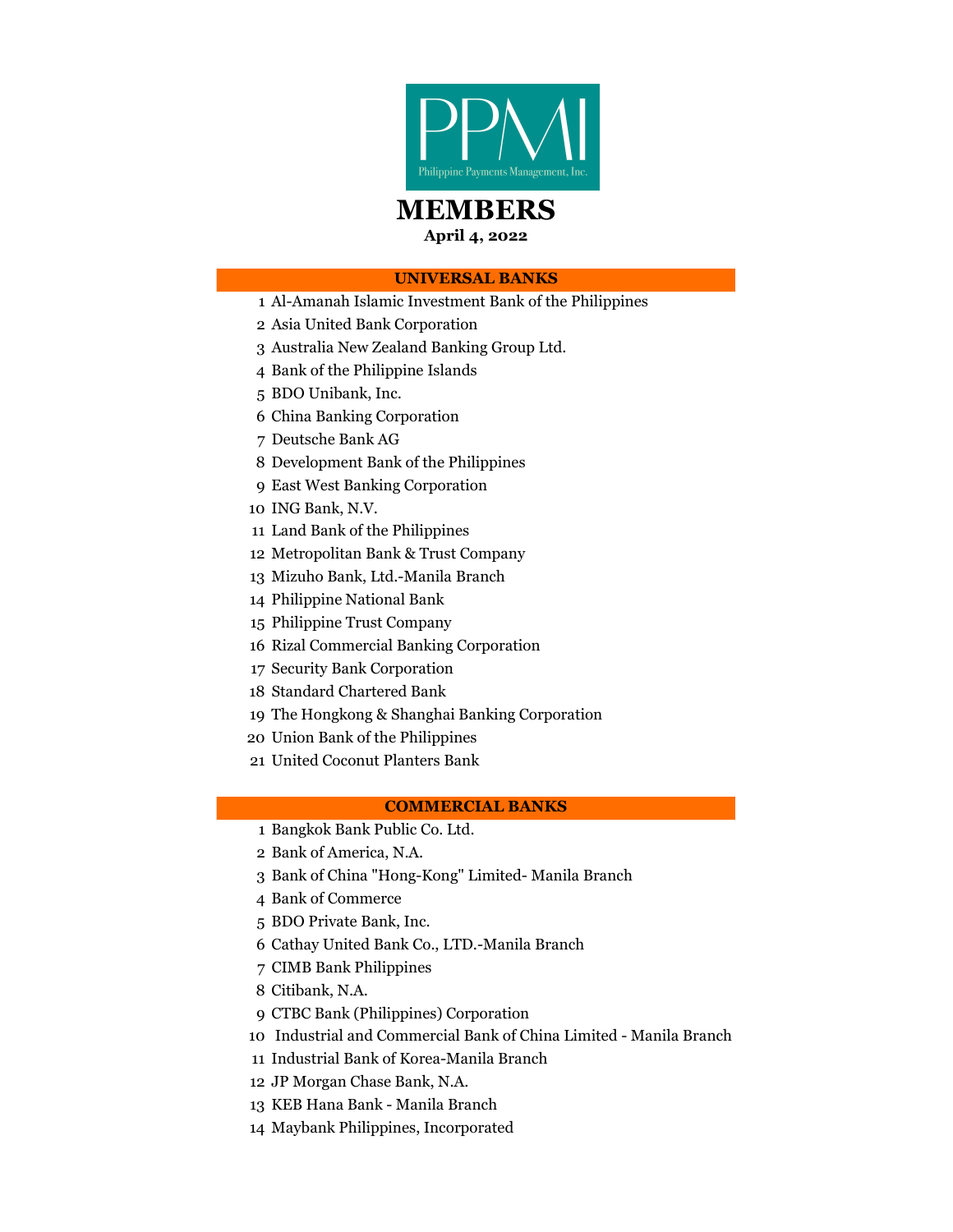15 MEGA International Commercial Bank Co. Ltd.

- 16 MUFG Bank, Ltd.
- 17 Philippine Bank of Communications
- 18 Philippine Veterans Bank
- 19 Robinsons Bank Corporation
- 20 Shinhan Bank-Manila Branch
- 21 Sumitomo Mitsui Banking Corporation -Manila Branch
- 22 United Overseas Bank Ltd.-Manila Branch

## THRIFT BANKS

- 1 AllBank (A Thrift Bank), Inc.
- 2 Bangko Kabayan, Inc. (A Development Bank)
- 3 Bank of Makati (A Savings Bank), Inc.
- 4 BPI Direct Banko, Inc. A Savings Bank
- 5 BPI Family Savings Bank, Inc.
- 6 CARD SME Bank, Inc. A Thrift Bank
- 7 China Bank Savings, Inc.
- 8 City Savings Bank, Inc.
- 9 Dumaguete City Development Bank, Inc.
- 10 Equicom Savings Bank, Inc.
- 11 First Consolidated Bank, Inc. (A Private Development Bank)
- 12 HSBC Saving Bank (Philippines), Inc.
- 13 Inter-Asia Development Bank
- 14 ISLA Bank (A Thrift Bank), Inc.
- 15 Legazpi Savings Bank, Inc.
- 16 Luzon Development Bank
- 17 Malayan Bank Savings and Mortgage Bank, Inc.
- 18 Overseas Filipino Bank, Inc., A Savings Bank of LANDBANK
- 19 Pacific Ace Savings Bank, Inc.
- 20 Penbank, Inc. (A Private Development Bank)
- 21 Philippine Business Bank, Inc. A Savings Bank
- 22 Philippine Savings Bank
- 23 Producers Savings Bank Corporation
- 24 Queen City Development Bank Inc.
- 25 Sterling Bank of Asia, Inc. (A Savings Bank)
- 26 Sun Savings Bank, Inc.
- 27 UCPB Savings Bank
- 28 Wealth Development Bank Corporation
- 29 Yuanta Savings Bank Philippines, Inc.

#### RURAL BANKS

- 1 Bangko Mabuhay (A Rural Bank), Inc.
- 2 Bangko Nuestra Senora Del Pilar, Inc. (A Rural Bank)
- 3 Bayanihan Bank, Inc. (formerly Rural Bank of Atimonan, Inc.)
- 4 BDO Network Bank [formerly One Network Bank, Inc. (A Rural Ban
- 5 Biñan Rural Bank, Inc.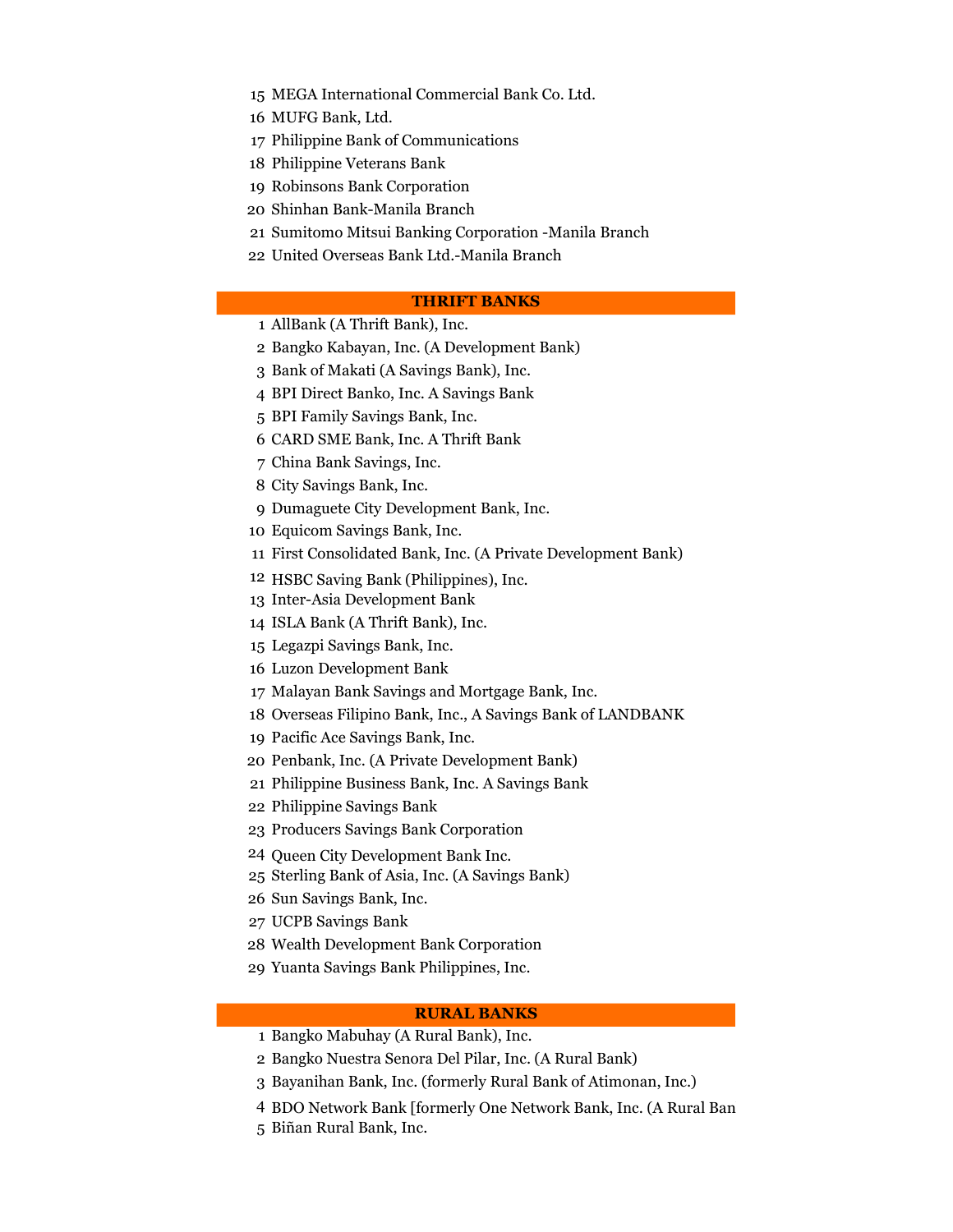- 6 Binangonan Rural Bank
- 7 BOF, Inc. (A Rural Bank)
- 8 Camalig Bank, Inc. (A Rural Bank)
- 9 Cantilan Bank, Inc. (A Rural Bank)
- 10 Card Bank, Inc. (A Microfinance Oriented Rural Bank)
- 11 CARD MRI Rizal Bank, Inc., A Microfinance-Oriented Rural Bank
- 12 Cebuana Lhuillier Rural Bank, Inc.
- 13 Community Rural Bank of Romblon (Romblon), Inc.
- 14 Country Builders Bank, Inc. (A Rural Bank)
- 15 Dungganon Bank (A Microfinance Rural Bank), Inc.
- 16 East West Rural Bank, Inc.
- 17 Filidian Rural Bank of Antipolo, Inc.
- 18 Gateway Rural Bank, Inc.
- 19 Guagua Rural Bank, Inc.
- 20 Innovative Bank, Inc. (A Rural Bank)
- 21 Laguna Prestige Banking Corporation, (A Rural Bank)
- 22 Malarayat Rural Bank, Inc.
- 23 Money Mall Rural Bank, Inc.
- 24 MVSM Bank (A Rural Bank Since 1953) Inc.
- 25 New Rural Bank of San Leonardo (Nueva Ecija), Inc.
- 26 Partner Rural Bank (Cotabato), Inc.
- 27 Quezon Capital Rural Bank, Inc.
- 28 Rang-Ay Bank, Inc. (A Rural Bank)
- 29 RBT Bank, Inc.
- 30 Rural Bank of Bacolod City, Inc.
- 31 Rural Bank of Bauang, Inc.
- 32 Rural Bank of Digos, Inc.
- 33 Rural Bank of Guinobatan, Inc.
- 34 Rural Bank of Jaen, Inc.
- 35 Rural Bank of La Paz, Inc.
- 36 Rural Bank of Lebak (Sultan Kudarat), Incorporated
- 37 Rural Bank of Montalban, Inc.
- 38 Rural Bank of Porac (Pampanga), Inc.
- 39 Rural Bank of Rosario (La Union), Inc.
- 40 Rural Bank of Sagay, Inc.
- 41 Rural Bank of Sipocot (Camarines Sur), Inc.
- 42 Rural Bank of Sta. Ignacia, Inc.
- 43 SeaBank Philippines, Inc (A Rural Bank) [Banco Laguna Inc. (A Rural Bank)]
- 44 Tonik Digital Bank, Inc.
- 45 Zambales Rural Bank, Inc.

#### COOPERATIVE BANKS

- 1 Cooperative Bank of Quezon Province
- 2 Metro South Cooperative Bank
- 3 Mindanao Consolidated Cooperative Bank